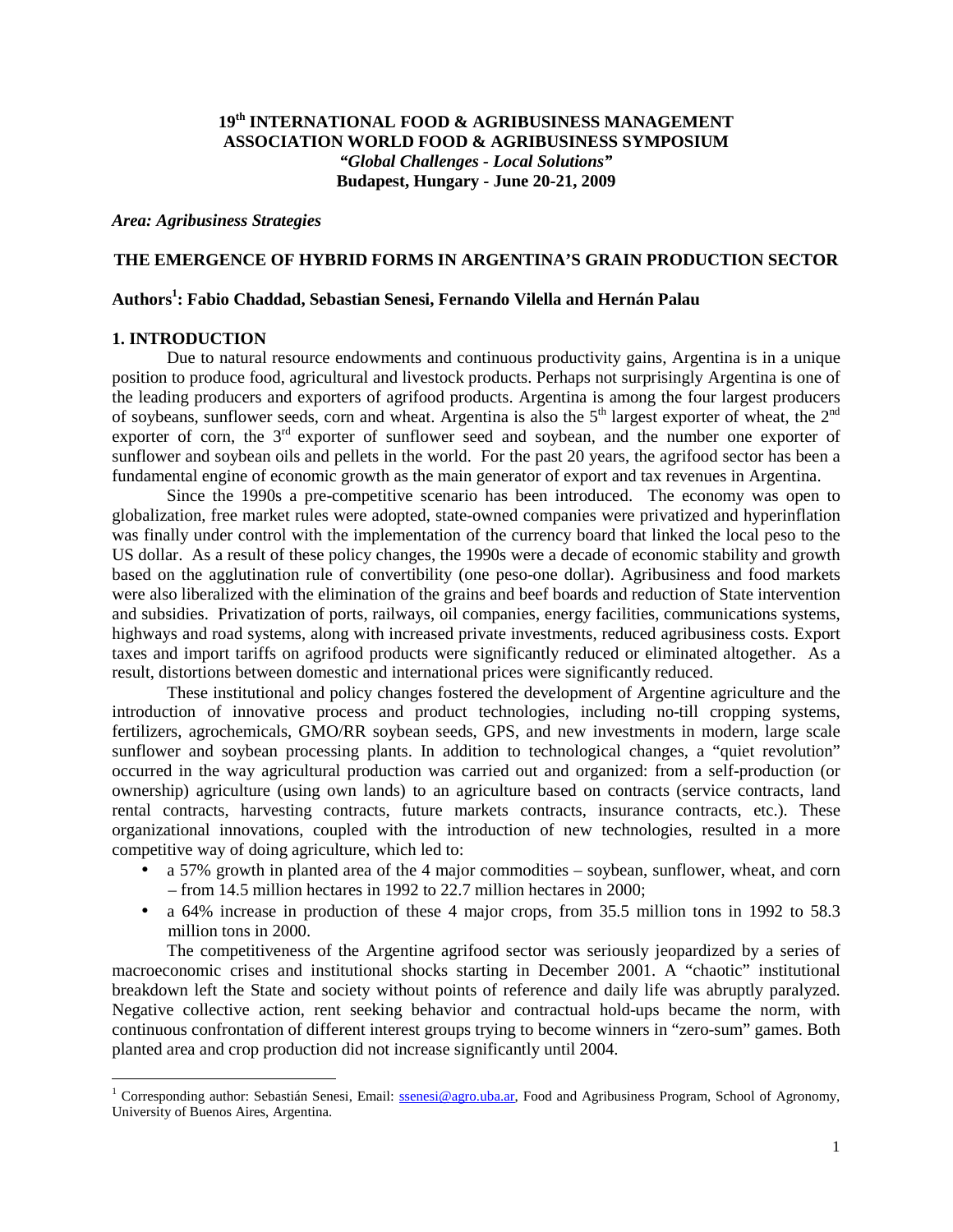Because economic agents did not trust the currency or the banking system, they were forced to develop new organizational and financial structures to decrease transaction costs, enforce property rights, and thereby encourage the normal economic activities of buying, selling, saving, and investing that are necessary to generate growth and jobs. This was precisely the case in the Argentine agrifood sector. More specifically, producers developed complex organizational arrangements and business relationships involving contractors, producers, suppliers, processors, exporters and individual investors (some with no previous experience in the sector). These "hybrid" arrangements –that are neither markets nor hierarchies– provided the institutional framework necessary to reduce transaction costs and build trust among agents such that contracts and exchange could continue to occur in a highly uncertain environment. In addition, these hybrid arrangements enabled outside investors to provide capital to profitable agricultural production and processing ventures, which in turn were facing binding financial constraints. Nowadays unofficial estimates suggest that about 50% of total agricultural production is carried out by these hybrid organization forms.

In this context of great institutional uncertainty and high transaction costs, and with a growing demand for agricultural and food products on a global level, different hybrid governance structures emerged and enabled Argentina to maintain and grow its leading position in the world agrifood system. The results are:

- a 23% increase in the planted area of the 4 major crops –soybean, sunflower, wheat, and corn– from 22.7 million hectares in 2000 to 28 million hectares in 2008;
- and a 62% growth in production of the 4 major products from 58.3 million tons in 2000 to 88 million tons in 2008.

In summary, planted area increased 93.1% while crop production grew 147.8% in 1992-2008 period (see Table 1).

|                                                                      | 1992 | <b>2000</b> | 2008 | % Growth<br>$(1992 - 2008)$ |
|----------------------------------------------------------------------|------|-------------|------|-----------------------------|
| Planted area (in million hectares)                                   | 14.5 | 22.7        | 28.0 | 93.1%                       |
| <b>Production (in million metric tons)</b> $\vert$ 35.5 $\vert$ 58.3 |      |             | 88.0 | 147.8%                      |

**Table 1. Planted area and production of four major crops in Argentina (1992-2008)** 

Source: SAGPyA

The objective of this paper is to explore and describe the organizational changes – in particular, the emergence of hybrid structures – in the Argentine crop production sector since the 2001-2002 economic crisis. The paper is organized as follows. In the next session we present the case study and data collection procedures that were followed to prepare the four cases. Subsequently we describe the four hybrid organizational forms. The paper concludes with a summary and suggestions for future research.

#### **2. CASE STUDY AND DATA COLLECTION PROCEDURES 2.1. Procedures**

The description of hybrid arrangements in Argentine agriculture is based on a multiple case study methodology (Sterns et al., 1998). According to this empirical methodology, case studies are used to determine whether the theory stands under specific conditions and parameters in a given case. We collected primary data from four different hybrid arrangements in the grain production business including: (a) informal hybrid forms; (b) an agricultural trust fund (known as *fideicomiso*) which has both producers and outside investors as partners; (c) an investor-oriented corporate structure; and (d) a large network of networks (many private nodes in relation with other private nodes including landowners, agronomists, branch managers, contractors, and service providers).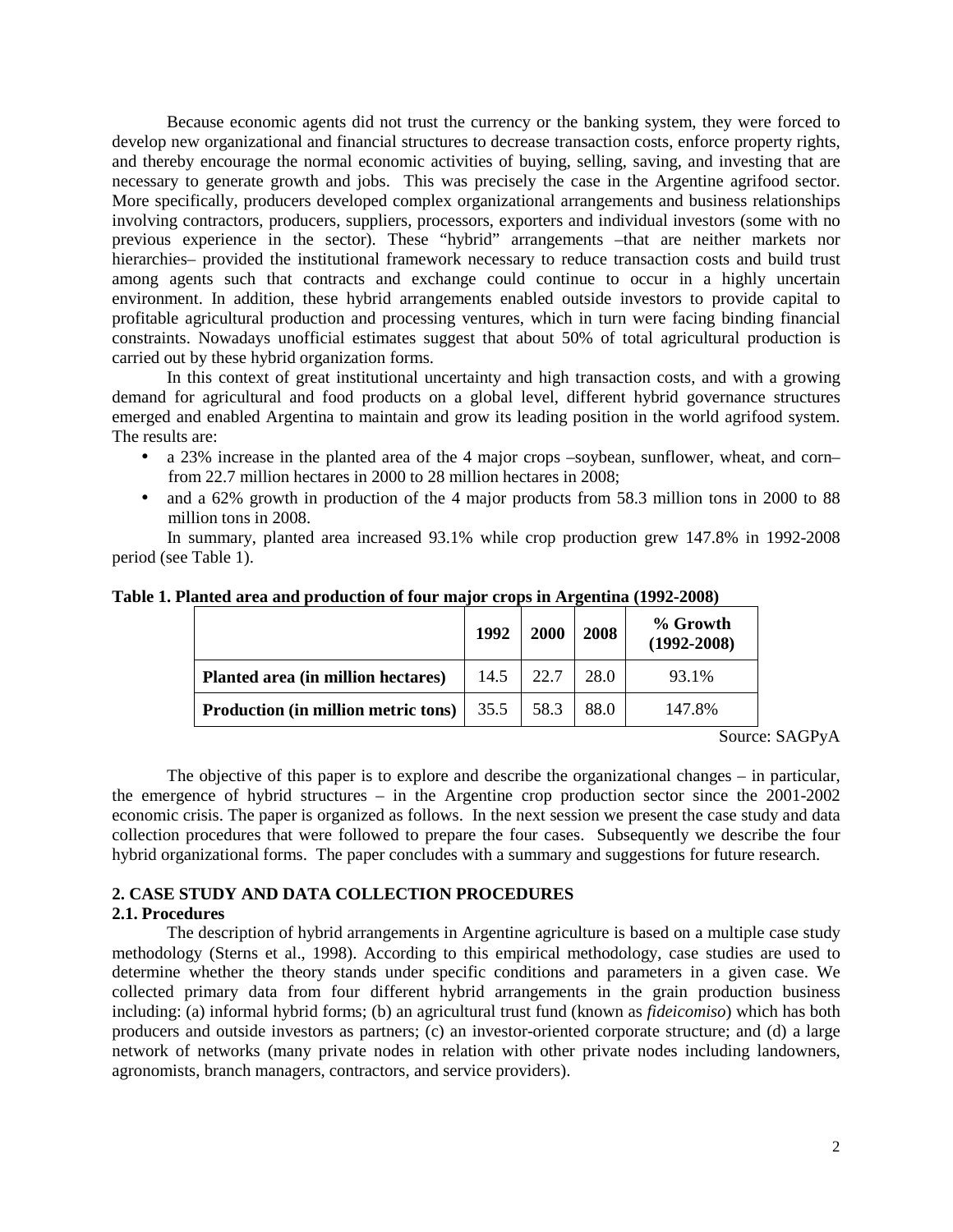The necessary information to describe the organizational architecture of the four hybrid forms was obtained by means of personal e-mailed interviews using a standardized questionnaire with closeended questions. A total of 8 experts and CEOs of the agribusiness hybrid forms were interviewed. The questionnaire had general information regarding the development of new organizational forms in Argentina and specific questions regarding coordination and control mechanisms used in the hybrid structures. The identities of the organizations and the respondents shall be kept confidential.

### **2.2. Theoretical Framework**

In order to describe the four hybrid arrangements in production agriculture we use transaction costs economic and organizational interdependence theoretical frameworks. The transaction cost theory of the firm introduced by Coase (1937) has become a standard framework for the study of organizations. Coase (1937) introduced the notion that firms and markets are alternative institutional arrangements to govern transactions. In particular, he posited that the firm supersedes the market when the transaction costs of internal organization are relatively lower than in the market. In this sense, firm boundaries depend not only on technology, but also on organizational considerations; that is, on the costs and benefits of various organizational alternatives. Since Coase's pioneering work, the make-or-buy decision has become one of the most studied topics in the modern theory of the firm. Building on Coase's original insight, the transaction cost approach emphasizes that vertical coordination can be an efficient means of protecting relationship-specific investments or mitigating other potential conflicts under incomplete contracting (Klein, Crawford and Alchian, 1978; Williamson, 1979).

Williamson (1991:271) suggests that "each viable form of governance –market, hybrid, and hierarchy– is defined by a *syndrome of attributes* that bear a supporting relation to one another." Williamson (1991) concedes that transaction cost economics has focused on the study of polar forms (markets and hierarchies), at the expense of hybrids, and also has neglected the abstract description of governance structures. The relative costs and competencies of alternative modes of governance have received less attention than the attributes of the transaction. He advances the hypothesis that each generic form of governance is supported by a different form of contract law; and that there are crucial differences between markets, hybrids and hierarchies in how they adapt to changing circumstances and in the use of incentive and administrative control instruments. Transaction cost economics argues that hybrid arrangements emerge as a result of characteristics of the transaction, including asset specificity, uncertainty and frequency (Williamson, 1991).

In the transaction cost perspective, markets and hierarchies are considered polar modes of governance, while "the hybrid mode displays intermediate values in all four features." In particular, the hybrid form is characterized by "semi-strong incentives, an intermediate degree of administrative apparatus, displays semi-strong adaptations of both kinds and works out of semi-legalistic contract law regime" (Williamson, 1991:281). Building on this view, Ménard (2004) distills a large and amorphous literature on hybrid arrangements including networks, supply chains, franchise agreements, partnerships and cooperatives. He identifies three common features or "regularities" of such "strange forms": pooling, contracting and competing. He argues that "there is indeed a great diversity of agreements among legally autonomous entities doing business together, mutually adjusting with little help from the price system, and sharing or exchanging technologies, capital, products, and services, but without a unified ownership These characteristics are likely the minimum required to encapsulate the variety of hybrids" (Ménard, 2004:348).

Ménard's (2004) central proposition is that hybrid organizations form a "specific class" of governance structures combining contractual agreements and administrative entities or "authorities" with the purpose of coordinating partners' efforts to generate rents from mutual dependence while controlling for the risks of opportunism. The role of contracts in hybrid arrangements is crucial in coordinating partners and sharing quasi rents. Contracts achieve these purposes by (1) selecting partners; (2) determining the duration of the relationship; (3) specifying quantity and quality requirements; (4) laying out procedures for regulating renegotiations when ex post adaptation is required; and (5) specifying rules for distributing the expected gains from joint actions. Because contracts are unavoidably incomplete, the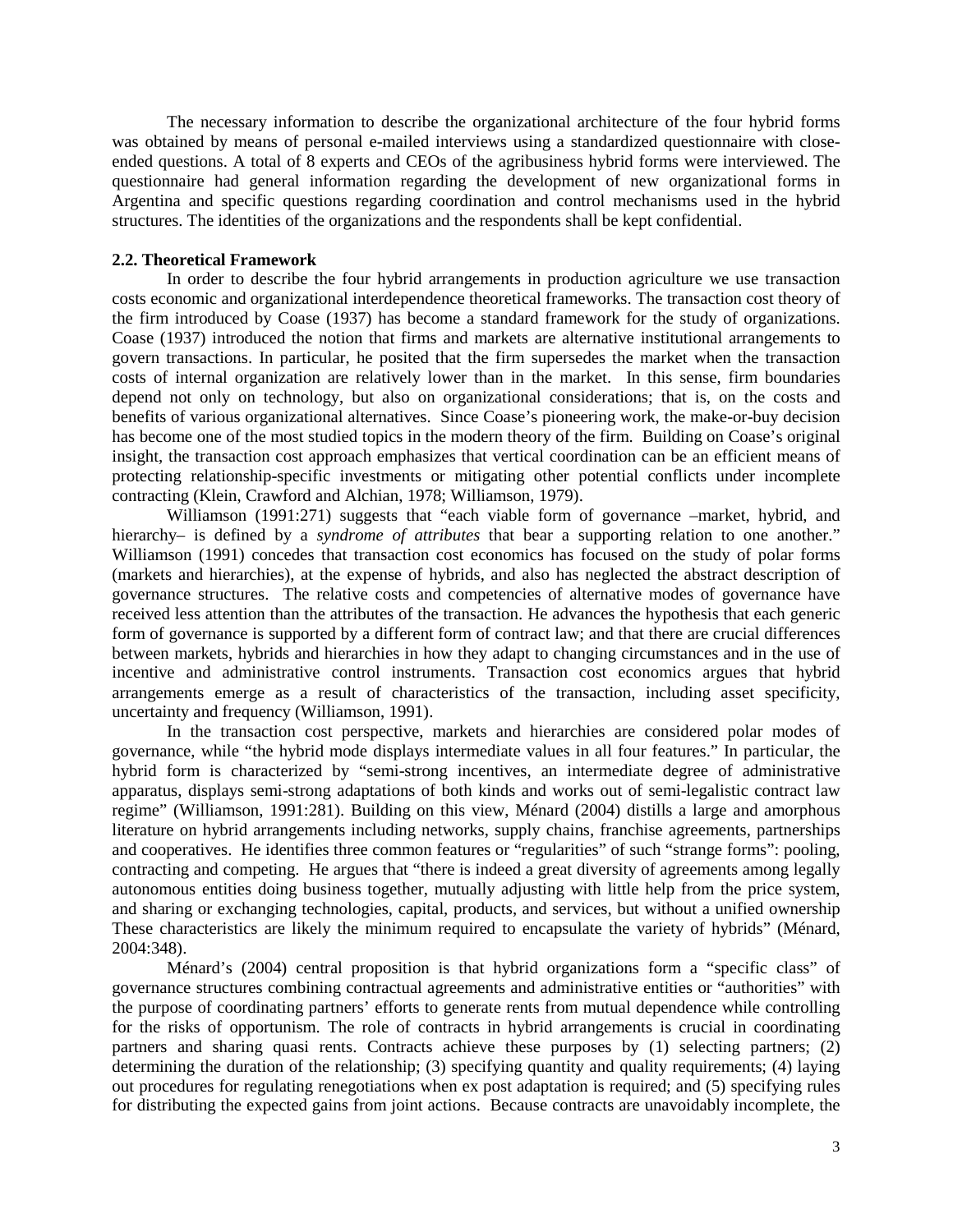stability and continuity of hybrid arrangements require "specific mechanisms designed for coordinating activities, organizing transactions, and solving disputes." According to Ménard (2004:366), a core element in the architecture of hybrid organizations is the presence of private governments (or authorities) that "pair the autonomy of partners with the transfer of subclasses of decisions to a distinct entity in charge of coordinating their action." These authorities vary in degree of formalization and centralization of decision making, ranging from trust to formal government.

The netchain approach, in turn, provides a complementary framework to analyzing inter-firm collaboration in hybrids. The netchain approach integrates supply chain analysis (SCA) and network analysis (NA) by recognizing that complex inter-organizational settings embody several types of interdependencies, which are associated with distinct *sources of value* –that is, strategic variables yielding economic rents– and *coordination mechanisms* involved in inter-organizational collaboration. Three core sources of value in SCA are identified: optimization of production and operations, reduction of transaction costs, and appropriation of property rights. On the other hand, three core sources of value are emphasized in NA: social structure, learning, and network externalities. SCA has focused on sequential interdependencies, whereas NA has primarily dealt with either pooled or reciprocal interdependencies. Thompson (1967) suggests that each type of interdependence should be handled with particular coordination modes. These coordination modes include standardization, plan, and mutual adjustment. SCA focuses on coordination mechanisms involving some sort of plan or discretionary managerial action, which according to Thompson (1967) corresponds to sequential interdependence. NA, in turn, emphasizes either standardization or mutual adjustments, which are appropriate coordination mechanisms to deal with pooled and reciprocal interdependencies respectively. The netchain analysis integrates SCA and NA by considering *simultaneously* all types of interdependencies that occur in a given inter-organizational setting.

In this research, both theoretical approaches –transaction cost economics and netchain analysis– will inform the analysis of hybrid arrangements in the Argentine crop production sector.

# **3. PRELIMINARY DESCRIPTION OF THE CASE STUDIES**

#### **3.1. Introduction**

Traditionally, agriculture took place at the places of business, using mostly their own agricultural machinery. The producers owned enough equipment to cope with the season; this type of operation was known as "administration agriculture". In some specific cases, services were contracted of machinery with a higher specificity level in relation to the area worked by the producer, such as harvesting services.

However, the commodities business is considered a high scale business; therefore, production expanded to third-party lands. Improvements in production technology (mainly no-till farming<sup>2</sup>) made it possible to extend the productive area towards marginal sectors. As the productive areas expanded, looking for regional and crop diversification, it became impractical to move machinery around. The need then arose for local suppliers of sowing services, crop-spraying, harvesting and plague control at the new production sites. "Outsourcing became a solution for some and an opportunity for others. Production started to structure around a group of service companies organized through more or less formal contracts" (Trucco, 2008). The main activity consisted in developing high scale, high technology agriculture through arrangements among different actors participating in agricultural production and commercialization.

Experts consulted state that this has been an emerging process, based on the innovations mentioned. There were no leaders to promote these organizational forms, although many professionals sought to link knowledge to service and capital.

Perhaps the most primitive form of hybrid agricultural organization was the informal hybrid form. However, starting with the 2002 economic crisis, other actors incorporated to the business: external investors, both through banks and individually. The most highly evolved hybrid form is the network of

The sum of the solution of the solution of the soil all the soil, using seeders that do not require a plowed field in order to sow.<br><sup>2</sup> No-till farming consists in sowing without turning over the soil, using seeders that d The time necessary to sow the crops was reduced and the sowing capacity increased with no-till farming; the producers started to expand into new agricultural areas that were previously unproductive based on the conventional tilling system.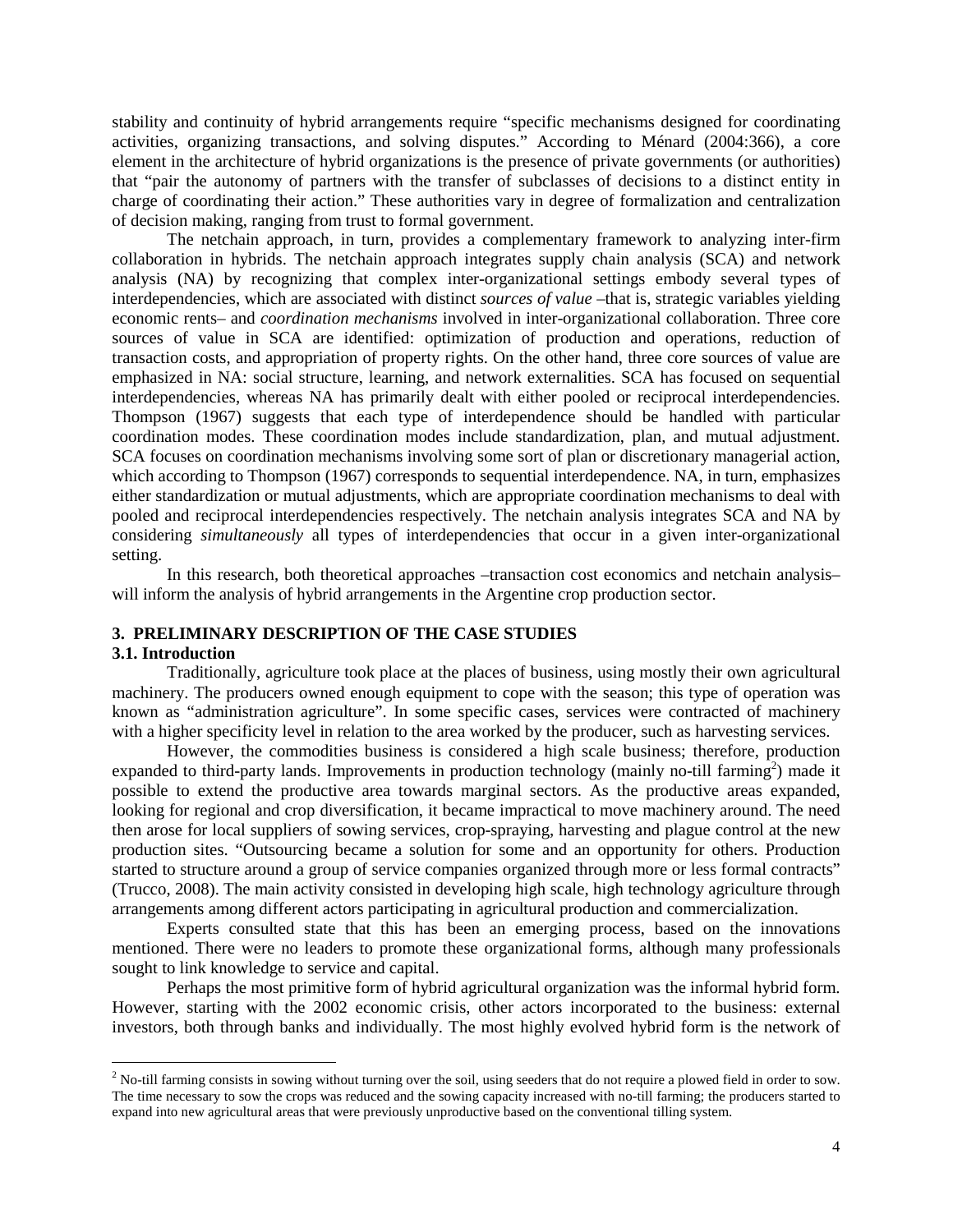networks, in which different actors come together based on formal and informal contracts but showing a strong bilateral dependency and shared objectives. The following are the main hybrid forms that exist in the agricultural business in Argentina.

## **3.2. Informal Hybrid Forms**

Informal hybrid forms were the first to arise, at the end of the 1980s. They basically consist in contractual relations, mainly informal (verbal), in which the producers participate in a number of contracts of technological actions related to production (land lease for sowing, purchase of production supplies, sowing, weed and insect control, harvesting, commercialization and storage) (see Figure 1).





Sometimes the producer coordinates sowing in his land with leasing a number of other hectares based on the use of contractors' services or the use of his own machinery. In other cases it is the contractor who develops contracts with landowners to take advantage of their structure and minimize their fixed costs per unit of sowed area. Contractual forms among the different participants vary in the way the contract is paid: fixed payments in advance or at the time of the harvest, or payments based on a percentage of the production.

The business in general is designed on the basis of improving the profitability of the actor who coordinates the business (through a scale increase); the recurrence of transactions, the trust built and the information shared will depend on the interest of the coordinator in remaining in the business and/or in the region.

According to the surveys performed, the cases of this type of hybrid form involve areas that range from 3,000 to 10,000 hectares, some of which are the property of those who work the land (from 20 to 30%) and some leased (fixed and percentage). These cases are not geographically restricted to any particular productive region.

In general, the business is financed with equity coming from the productive and commercial system itself. However, this type of hybrid forms often present credits for sowing granted by the suppliers of inputs themselves, the storage facilities and, more recently, the exporters, in order to insure a minimum exportable volume.

Due to the low structure and investment of these hybrid forms, in general the transaction frequency is medium. Contracts cover from one to three productive cycles, and each transaction is repeated based on its productive performance. However, it is precisely the informal character of the contract that increases the uncertainty of the relationship, and many times there are breaches of mediumterm contracts based on performance. Because of this, investment in specific assets, and particularly in joint investments, is infrequent.

The main specific asset these forms have is the productive and local know-how on the intrinsic characteristics of agricultural production, and the knowledge of the key actors (suppliers, tenants and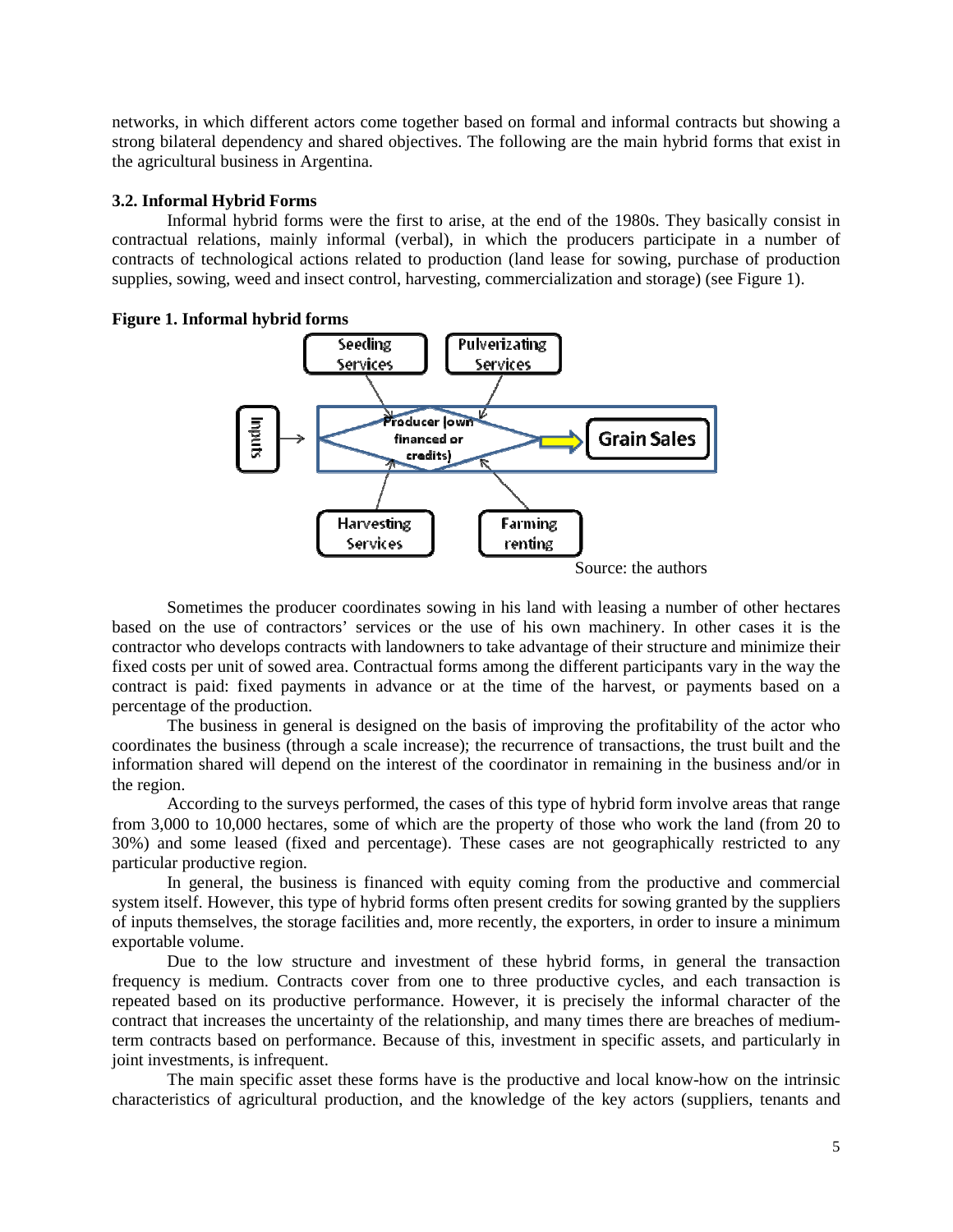service providers). In most cases, this type of hybrid forms does not present standardized, written productive processes (quality management system).

Finally, the interfirm collaboration type may be characterized as sequential inasmuch as the coordinator of this hybrid form organizes the different activities and transactions based on a specific activity that involves sowing in his own land or that of third parties and later harvest and commercialization of the production (according to Lazzarini et al. 2001).

### **3.3. Agricultural Trust Fund (Fideicomiso)**

*A fideicomiso* is a contractual figure in force by Law 24,441/95. There are two types of *fideicomisos*: a) financial (issue of participation securities to gain access to the capital market), and b) common or non-financial (private contracts between parties). The *fideicomiso* must necessarily have the figure of the controller, a role often performed by the banks in conjunction with lawyers. This type of organizational form arises from the need to finance the growth of the agricultural production of agricultural organizations with venture capital not their own and from the appearance of external investors (mainly since the 2002 crisis).



**Figure 2. Agricultural trust fund organization** 

Figure 2 shows a typical agricultural trust fund. Basically, there is an investor and a group of actors, linked to an investment capital receiver (the coordinator of the organization). There is, in turn, a third party (generally banks) that guarantees that the coordinator fulfill his obligations unquestionably. As for the purchase of supplies –such as equipment, seeds, fertilizers, and agricultural chemicals– estimates are requested and purchasing is done on a quality/price basis, always authorized by the third party. Most farm work and land leasing is carried out by means of contracts between service providers or owners and the coordinator. These cases are not geographically restricted to any particular productive region.

In short, a hybrid organization of several actors is formed with the object of carrying out an agricultural activity in which each actor performs a specific function based on a mandate established by the trust fund, receiving in exchange a percentage of the business profits or a fixed amount per service rendered or property leased to the trust fund (agricultural machinery or farm). This type of contracts is in general short-lived, since it is generally set up to develop one agricultural cycle or up to 3 seasons. This is mainly due to the short-term character of investors in this type of financial system in Argentina.

Because of their organizational form and contracts, and because of the need to show investors information, agricultural trust funds share information by definition, and their administrative and commercial aspects are thoroughly audited. This constitutes the investor's main advantage. In addition, the information, and therefore, the decision making, acquire greater transparency.

Sources: the authors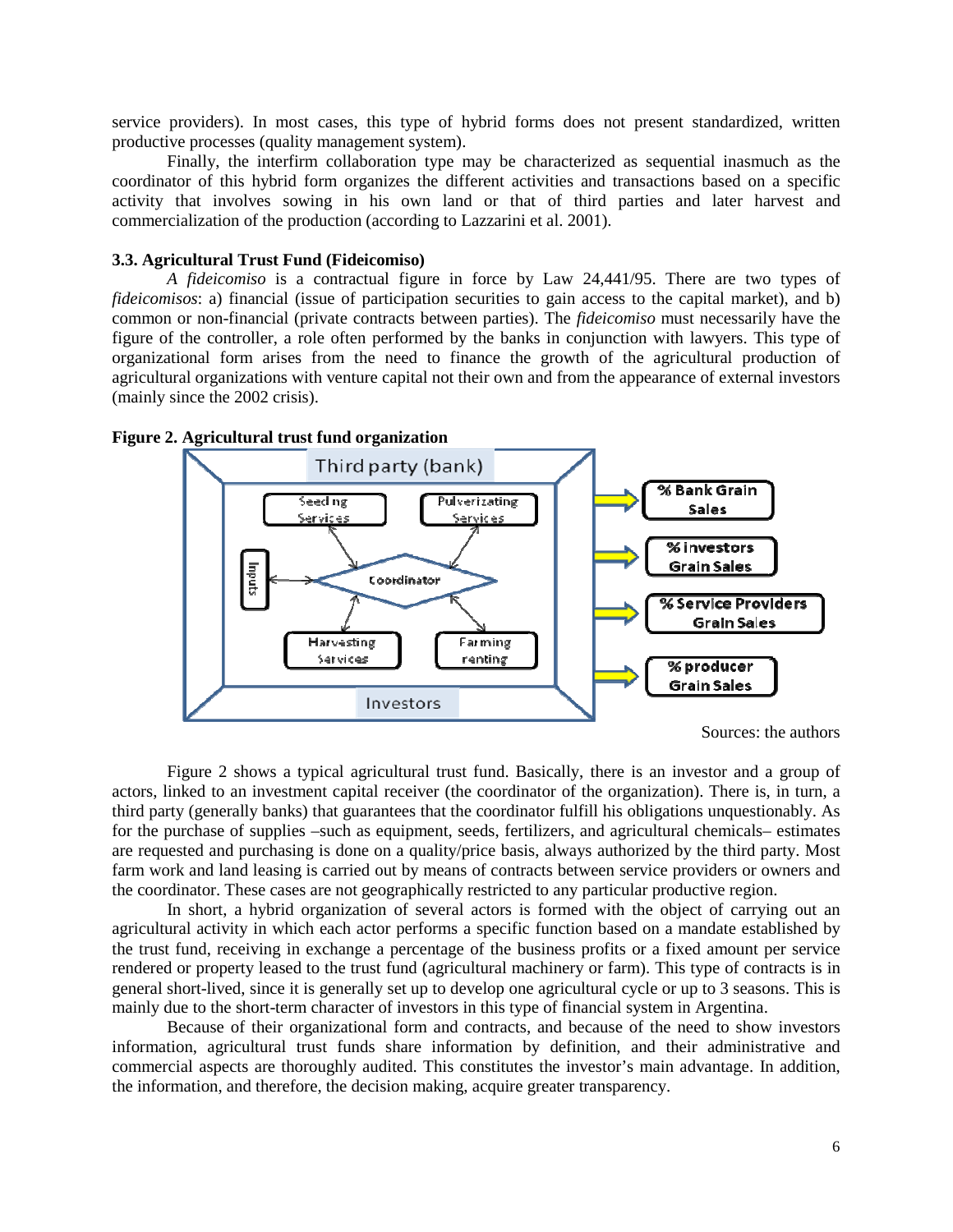Agricultural trusts funds usually fall within 5,000 to 10,000 hectares in production, especially with third-party resources (services). The transaction frequency is medium, based on the duration of the trust fund. In general, transactions with the different service providers (contractors) and land owners are repeated season after season. Uncertainty is low (from the organizational point of view) due to contracts, strong incentives and controls, and the high trust generated among the actors. The level of specificity of the assets is generally low from the point of view of fixed capital, but is medium from the point of view of business know-how (contacts, contracts, administration, logistics, etc.). The reputation of the actors that form part of the contract also plays an important role. It is worth noting that each actor makes his own investments based on the function of the service he must perform for the trust fund.

Finally, this type of hybrid form could be catalogued as a combined interfirm collaboration, since each individual within the group makes a clearly defined and differentiated contribution to a definite task (according to Lazzarini et al. 2001).

#### **3.4. Investor-Oriented Corporate Structure**

The investor-oriented corporate structure model is a way to organize agricultural production by taking capital funds from several partners. Although often associated to common investment funds, investor-oriented corporate structures appear more private, between producing parties and investing parties.

Starting with increased technological intensification and production area expansion, the different actors had to find their own financing for productive processes in independent investors. They basically started during the 1990s, sowing large areas in the pampas region (Buenos Aires, Santa Fe and Córdoba). Once the production processes became more efficient and the technology used made it possible to reach other less stable productive areas, they moved to other regions like the northeast of the country. At present, this type of hybrid form presents cultivated areas ranging from 10,000 to 100,000 hectares, mostly on leased land.

The investor-oriented corporate structure appears as a more flexible organizational form since contractual forms may be highly varied. Investors may receive one fixed percentage-based payment at the end of the harvest, agreed upon before sowing, or they may participate in the future risks and benefits of the business, obtaining the real profitability of the system once the production has been harvested and commercialized. This second option is the less frequent, since it involves a higher degree of trust among the parties and, very often, accounting and administrative audits. In the first case, the investor already knows how much money he will receive at the end of the season, independently of the production and the commodities prices. In general, contracts are short-term, based on the agricultural season or year in which the investment is made.

![](_page_6_Figure_6.jpeg)

#### **Figure 3. Investor-oriented corporate structure organization**

Sources: the authors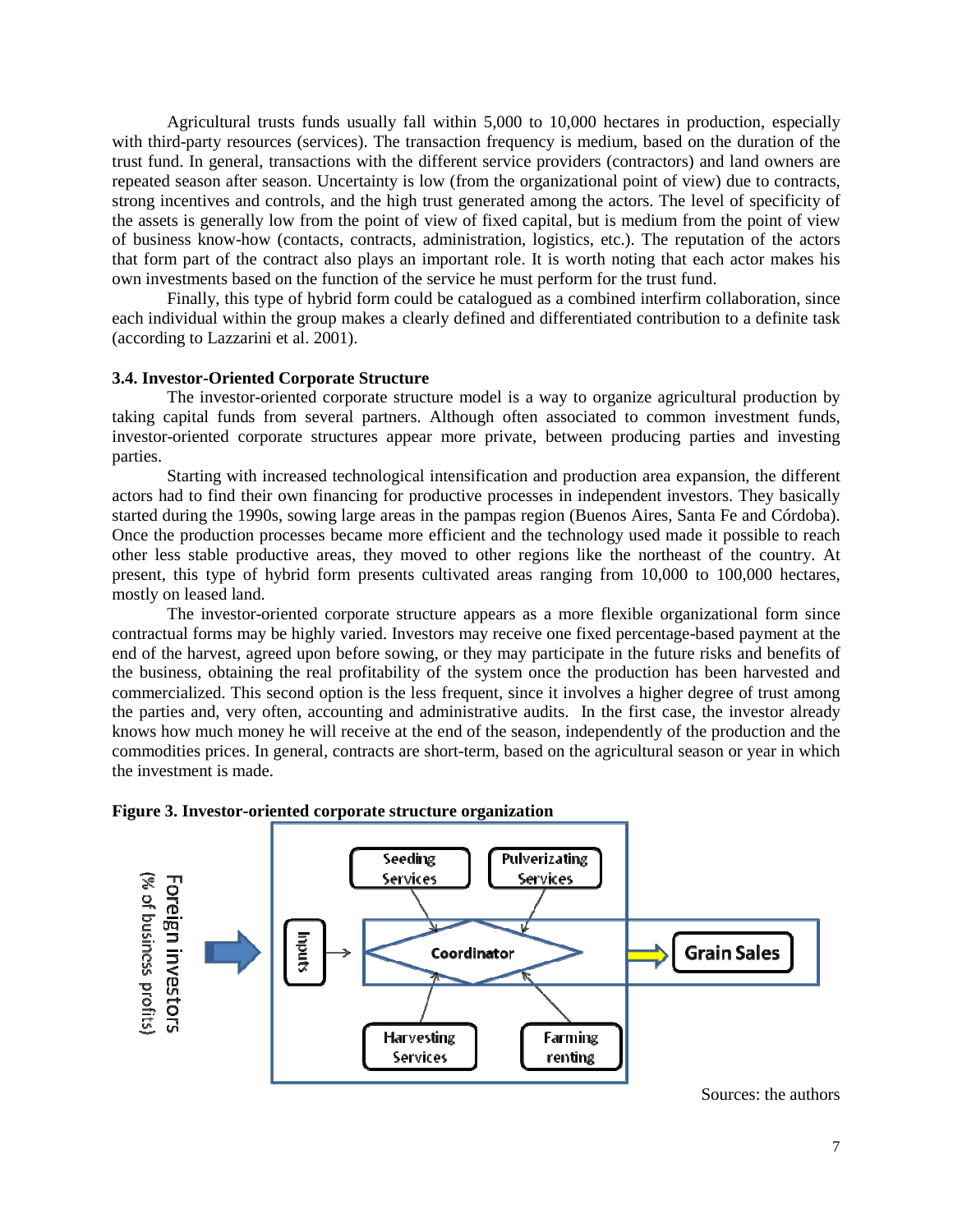As can be observed in Figure 3, either the producer or the coordinator of the system –often not a land owner– coordinates contracts among different service suppliers and tenants. Production supplies are mostly paid with external investor capital in order to obtain better prices by paying cash. Regarding land leases, these coordinators in general choose to pay cash in advance to the owners of the land, because of growing competition with similar hybrid forms in the same work area. Sometimes the coordinator will sell grain to pay the investor the promised profit; often the contractors receive part of their payment in production. The coordinator's profit equals the difference between the income, on the one hand, and the production costs (inputs, services, land leasing) and investor's participation on the other. In some cases, the coordinator himself invests own capital (money, machinery and/or land) in the system. Due to the openness involved in this type of contracts, coordinators are obliged to show great transparency and share information with investors.

This type of hybrid form has made it easier for outside investors, oriented towards agriculture in times of high prices and profitability, to participate in the agricultural sector. It is for this reason that most of the time contracts are signed only for one agricultural season, the partners renew their trust one year at a time, and there is a low transaction frequency between coordinator and investors. This implies that the profitability of the business must be attractive.

The uncertainty of this type of hybrid form is that of the business itself, since both the contracts and the reputation of the participants in the hybrid form generate lower transaction costs. The incentives and controls are high, since all participants must fulfill the agreement; competition among this type of organizational designs is high. As for specific assets, something similar goes on here as what happens in the previous case: the actors' know-how and reputation are the main assets involved, they are of medium level, and they are well safeguarded by the contracts.

It is to be noted that each particular actor carries his investments individually based on the service he must perform for the trust fund. In some cases there may exist collective investments, especially when an organization starts gaining ground and the partnerships between service providers and coordinators last longer. In this case there may appear shared fixed capital investments in storage, machinery, and logistics. Finally, this hybrid form may be considered a combined form, according to the classification proposed by Lazzarini et al. (2001).

### **3.5. Network of Networks**

The strategy of this type of organization is based on creating a network of contractors with local, specific knowledge. These contractors may be investment partners or network service providers. Generally, the whole network is kept in a solid area of influence, but this know-how has been spread to other regions beyond traditional ones. They appeared in the beginning of the 1990s, especially in the Pampas region.

The model of this type of organization is that there is a coordinator of the network and technical people in charge in each region of production and activities the network does (see Figure 4). The different activities are production (seeding and pulverizations), harvest, storage, agricultural input selling, trading, financial services, etc. (depending on the network). The network of network works in different business units in different regions: each unit is important to the contribution of the network. The areas of influence have generated the network of branches. In these branch offices grain is purchased, inputs are sold and business contacts explored.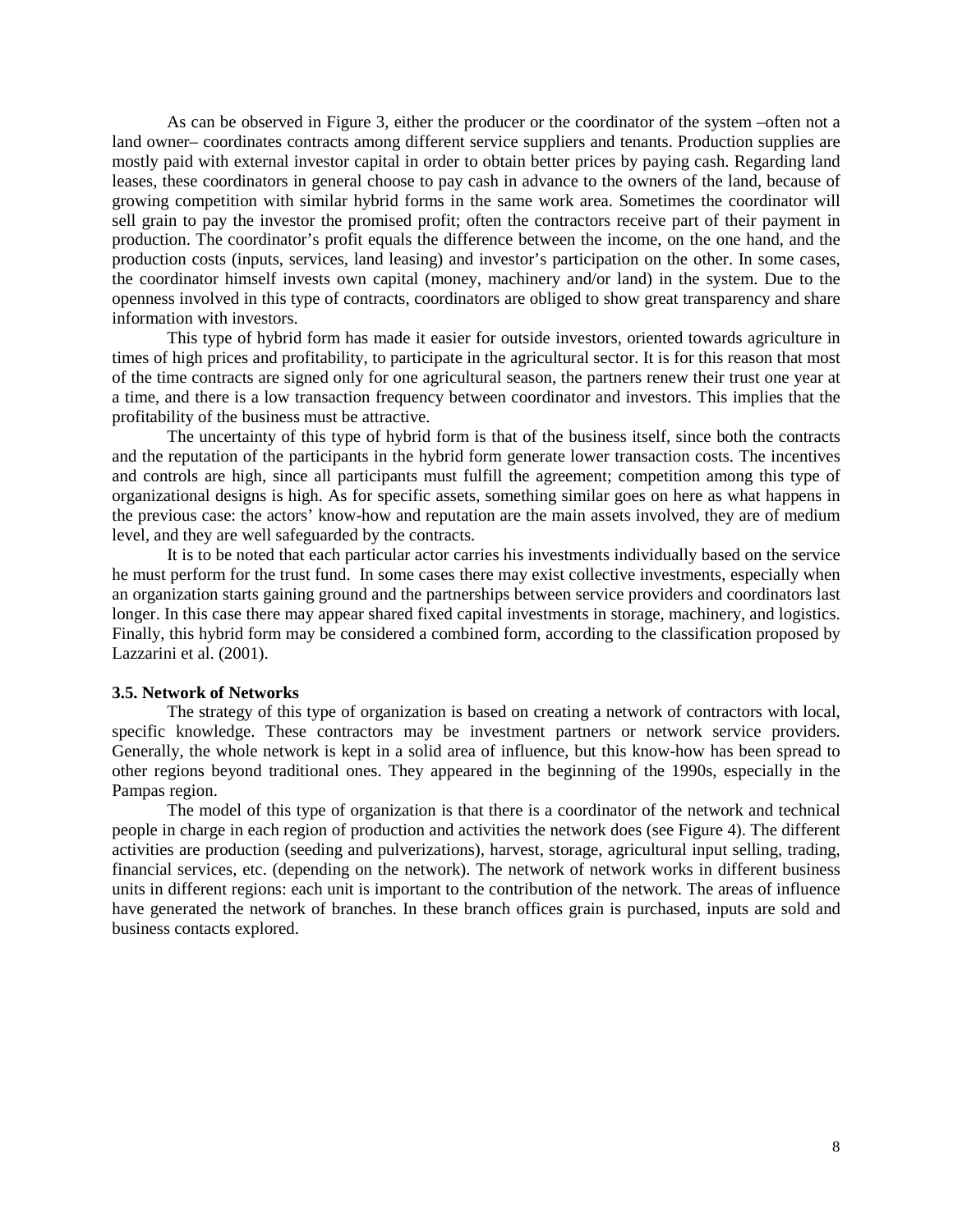**Figure 4. Network of network organization** 

![](_page_8_Figure_1.jpeg)

Sources: the authors

The coordinator "opens" business units in different regions similarly to a franchise system. A network of networks could be characterized as a sum of formal and informal networks in different regions, coordinated by a central manager. The reputation of the coordinator is very important for developing the region and expanding the network. Conditions the coordinator offers many times are sufficient for starting a bargain between similar agents in the region. As a result, network of networks have long term contracts (more than five years) with participants due to the more interest of establish in a region.

The size of a network of networks varies widely. There are some with 20,000 hectares in production and others with 350,000 hectares if we consider the production in neighboring countries such as Uruguay and Paraguay. Financial resources come from coordinators' own budget but they generally open to new forms of finance, such as short-term credit from farm input providers, trust funds, investorsoriented, and issuance of stock in equity markets. Many organizations included financial assistance to different participants of the network.

The people responsible perform technical and commercial tasks; they are key units in the network. Management is totally decentralized. Each responsible person loads the information at his own workplace. The backbone is training, professionalizing and leveraging human resources; incorporating new technologies from the information society for the purpose of creating a new local knowledge and finally developing various kinds of alliances within value systems in order to bring support to the network of networks. In that sense, it is very important to share information, build trust and alliances with clients. Trust is the result of transparent operations and solvency of the network.

Long term relationships constitute the base of this network; transaction frequency is high and so are incentives and control. The result is a low level of uncertainty and transaction costs. Specific assets are know-how and reputation. However, many network of networks started to invest in particular technology, standardization programs and human resources in terms of doing agriculture more efficiently (GPS, ISO 9000, etc.). Some of these investments are done collectively, making the interfirm collaboration more reciprocal (Lazzarini et al. 2001).

### **4. Summary and Conclusions**

In the past 20 years, important transformations have taken place in Argentine agriculture at institutional, organizational and technological levels. The world has changed; the globalization process has given rise to new relations, in which countries see themselves as open to the world and its opportunities. Interests are thought of as integrated: agriculture and industry; production and services (Trucco, 2008).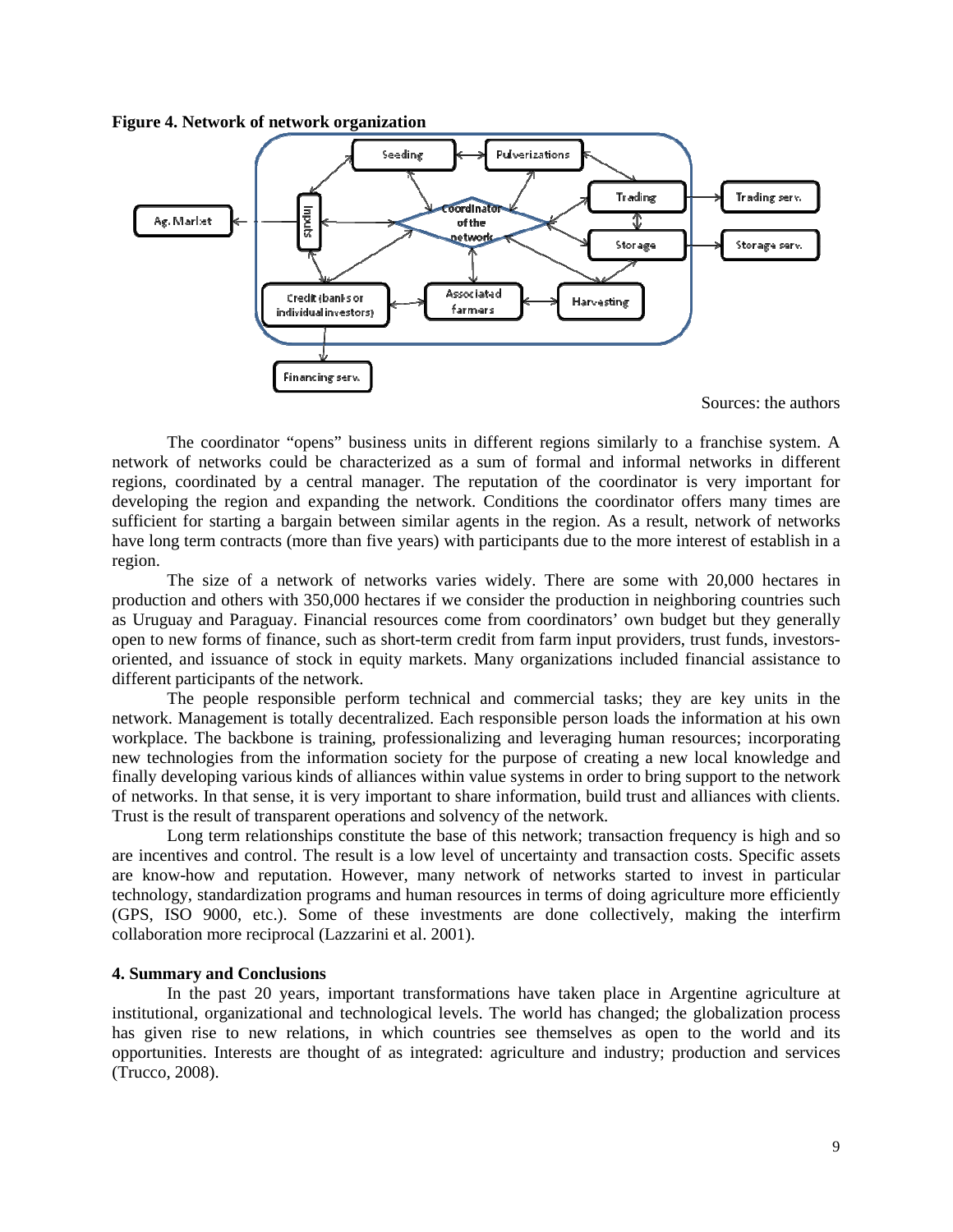Starting with the innovations of the 1990s, producers and service suppliers developed a complex contracting system (hybrid forms) in order to expand agricultural production, gain scale economies, and produce in until then almost virgin areas. Following the Argentine crisis in 2001 and 2002, these actors also started to create alliances with other actors outside the formal agrifood business circuit. Banks, financial organizations and even common people began to finance the agricultural sector.

The different organizational forms described in this multiple case study explain the different ways to coordinate transactions in Argentine agriculture (see Annex). In some cases we observe informal hybrid organizations, with short-term relations based on the current season (informal hybrid forms). In other cases, we observe more detailed, longer-term contracts, involving fixed assets (machinery) or intangible assets (know-how) in the relationship. In all cases, hybrid forms involve a group of actors linked by common objectives, mainly to gain scale and improve the profitability of the business.

The risks are those inherent to agriculture, added to Argentina's institutional risks. However, experts consulted state that these organizational forms are highly flexible and show a great capacity to adapt to the challenges of the knowledge society. Hybrid forms constitute autonomous specialized nodes that work in a coordinated fashion assisted by modern information and communication technologies (ICT), trust, a shared vision, and the capacity to coordinate different agricultural processes. These organizations are more competitive because they enjoy aligned incentives, flexibility, and adaptability. However, labor and social laws do not make things easier for these organizations, since they consider industrial society models; abrupt institutional changes can also cause contract breaches.

The paradigm of agriculture under contract has evolved in different ways during the past 15 years. Currently, institutional uncertainty (related to export taxes, export control, fiscal pressure), international uncertainty (with increased commodity price volatility) and production issues (related to changing weather patterns) have generated a new paradigm in Argentine agriculture. The actors present scarce financial resources, and external investors prefer not to invest in this sector because of the current high level of uncertainty. All that is left is to ask oneself whether this type of highly competitive organizational design will be sustainable and continue to dominate Argentine sowing and agricultural production. The risk is that, if they do not function correctly, these designs will crumble, and the autonomous nodes are more vulnerable to transaction costs. Perhaps a new form of hybrid organization will arise.

#### **References**

Coase, R. (1937), "The Nature of the Firm," *Economica*.

- Klein, B., Crawford, R. and Alchian, A. (1978). "Vertical Integration, Appropriable Rents and the Competitive Contracting Process," *Journal of Law and Economics*, 21: 297-326.
- Lazzarini, S.L., Chaddad, F.R. and Cook, M.L. (2001). "Integrating Supply Chain and Network Analysis: The Study of Netchains," *Journal on Chain and Network Science*, 1(1): 7-22.
- Ménard, C. (2004). "The Economics of Hybrid Organizations," *Journal of Institutional and Theoretical Economics*, 160: 345-376.
- Sterns, J., Schweikhardt, D. and Peterson, H.C. (1998). "El uso de casos de estudio como enfoque para realizar investigación en agronegocios," *International Food and Agribusiness Management Review*, 1(3).
- Thompson, J.D. (1967). *Organizations in Action: Social Science Bases of Administrative Theory*, New York: McGraw-Hill.
- Trucco, V. (2008) Importantes transformaciones. Fundación Darse Cuenta. http://blogdarsecuenta.wordpress.com/2008/08/25/importantes-transformaciones/
- Williamson, O (1991). "Comparative Economic Organization: The Analysis of Discrete Structural Alternatives," *Administrative Science Quarterly*, 36(2): 269-296.
- Williamson, O. (1979). "Transaction-Cost Economics: The Governance of Contractual Relations," *Journal of Law and Economics*, 22(2): 233-261.